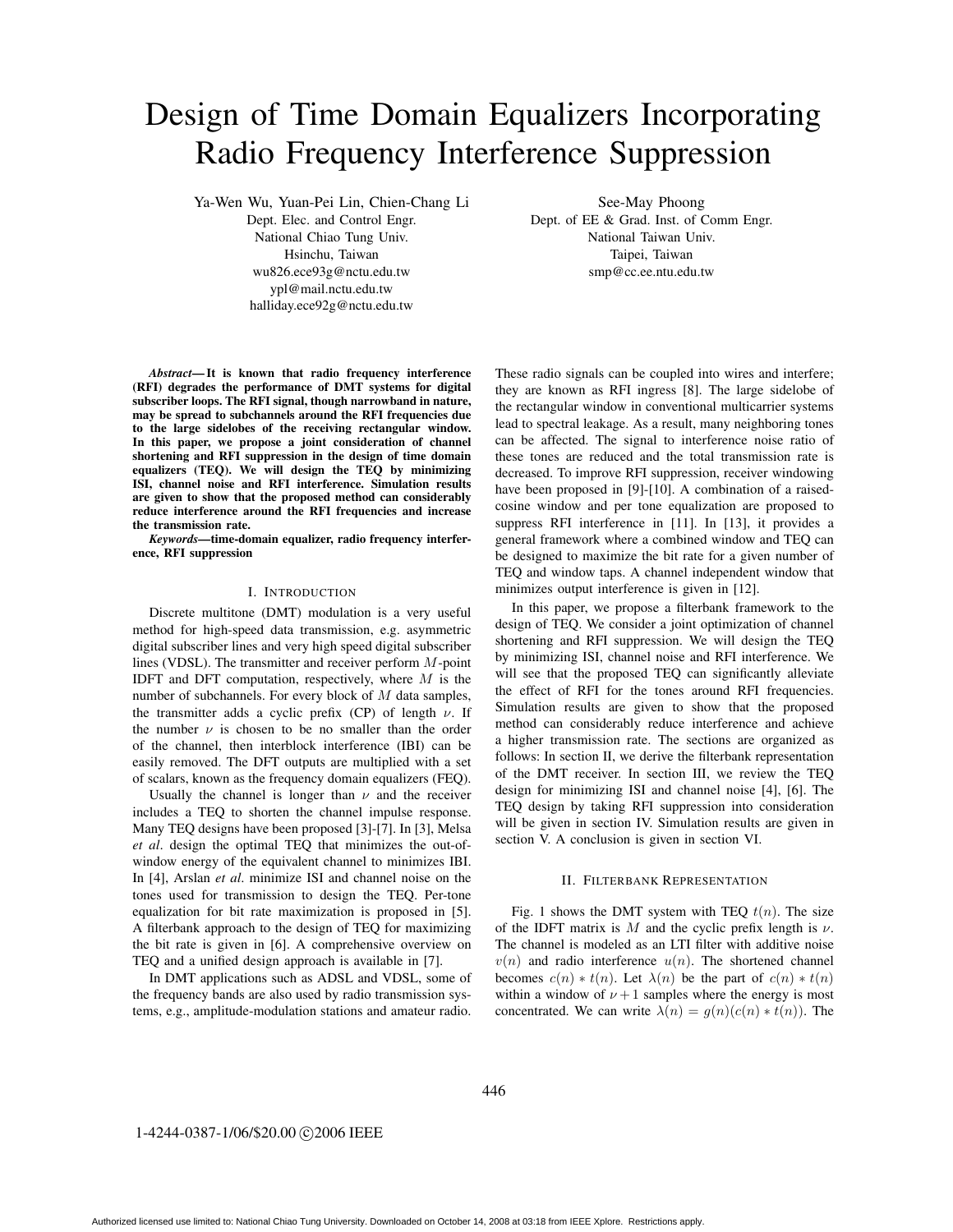

Fig. 1. The DMT transceiver.



Fig. 2. Filterbank representation of DMT receiver.



Fig. 3. DMT receiver with multiple TEQs.

window function  $q(n)$  is given by

$$
g(n) = \begin{cases} 1, & d \le n \le d + \nu, \\ 0, & \text{otherwise,} \end{cases}
$$

where  $d$  is the synchronization delay. The scalar multiplier  $1/P_k$  are known as the frequency domain equalizers, where  $P_k$  is equal to  $\Lambda(z) \mid_{z=e^{j2\pi k/M}}$ .

It is known that the receiver in Fig. 1 can be redrawn as Fig. 2 [6], where  $N = M+\nu$ . The M receiving filters are frequency shifted versions of the first receiving filter  $H_0(z)$ . In particular,  $H_i(z) = W^{-i\nu} H_0(zW^i)$ , for  $i = 0, 1, ..., M-1$ , where  $H_0(z) = \sum_{k=\nu}^{N-1}$  $\sum_{k=\nu}^{\infty} z^k$ , and  $W = e^{-j\frac{2\pi}{M}}$ . If multiple TEQs are used, one for each subchannel, the receiver becomes the one shown in Fig. 3 [6]. Now the effective channel for the kth subchannel is  $c(n) * t_k(n)$ , and  $\lambda_k(n) = g(n)(c(n) * t_k(n))$ . Let  $\lambda_k(n)$  be the part of  $c(n) * t_k(n)$  inside the window, i.e.,  $\lambda_k(n) = g(n)(c(n) * t_k(n))$ . The k-th FEQ coefficient  $P_k$  is given by  $P_k = \Lambda_k(z) |_{z=e^{j2\pi k/M}}$ , where  $\Lambda_k(z)$  is the z-transform of  $\lambda_k(n)$ . We note that if the order of the shortened channel  $C(z)T_k(z)$  is not larger than cyclic prefix length, the DMT system still has ISI free property. Also, by setting  $T_k(z) = T(z)$  for  $k = 0, 1, \ldots, M - 1$ , then Fig. 3

reduces to the case in Fig. 2. In the design of  $T_k(z)$ , we can exploit the extra freedom of the proposed receiver so that the ISI, noise and RFI can be minimized.

# III. TEQ DESIGN FOR MINIMUM ISI AND CHANNEL NOISE

In this section, we review the TEQ design method for minimizing ISI and channel noise [4], [6]. Suppose the length of the original channel  $c(n)$  is L and the lengths of the TEQs are T. Define  $f_k(n) = (1 - g(n))(c(n) * t_k(n)).$ From Fig. 3, we see that the output error caused by ISI and noise at the kth tone is  $e_k(n)=[e_{isi,k}(n) + e_{noise,k}(n)]_{\downarrow N}$ , where

$$
e_{isi,k}(n) = x(n) * f_k(n) * h_k(n) / P_k,
$$
 (1)

$$
e_{noise,k}(n) = v(n) * t_k(n) * h_k(n) / P_k.
$$
 (2)

Owing to the fact that the decimator does not change the signal variance, we have  $\sigma_k^2 = \sigma_{\text{is}i,k}^2 + \sigma_{\text{noise},k}^2$ , where  $\sigma_k^2 = \text{and } \sigma_k^2$ , are respectively the variances of  $e_{k+1}(n)$ .  $\sigma_{isi,k}^2$  and  $\sigma_{noise,k}^2$  are respectively the variances of  $e_{isi,k}(n)$ <br>and  $e_{ij,k}(n)$ . The signal and noise are assumed to be and  $e_{noise,k}(n)$ . The signal and noise are assumed to be uncorrelated, and  $x(n)$  is assumed to be a white WSS process for simplicity.

Let  $\mathbf{t}_k$  be the  $T \times 1$  column vector consisting of the k-th TEQ coefficients. The coefficients of  $\lambda_k(n)$  can be written in a matrix form as  $\mathbf{G} \mathbf{C} \mathbf{t}_k$ , where **C** is an  $(L + T - 1) \times T$ lower triangular Toeplitz matrix with first columns given by

$$
(c(0) c(1) \cdots c(L-1) 0 \cdots 0)^T,
$$

and **G** is diagonal with  $[\mathbf{G}]_{ii} = g(i), i = 0, 1, \cdots, L+T-2.$ Let  $w_k$  be the k-th row vector of the M-point DFT matrix. Then  $P_k$  can be written as  $P_k = \mathbf{w}_k \mathbf{G} \mathbf{C} \mathbf{t}_k$  and thus  $|P_k|^2$  $\mathbf{t}_k^{\dagger} \mathbf{B}_k \mathbf{t}_k$ , where

$$
\mathbf{B}_k = \mathbf{C}^\dagger \mathbf{G}^\dagger \mathbf{w}_k^\dagger \mathbf{w}_k \mathbf{G} \mathbf{C}.
$$
 (3)

Using matrix representation for convolution, we can write the coefficients of  $f_k(n) * h_k(n)$  as  $H_kDCt_k$ , where  $H_k$  is an  $(M + L + T - 2) \times (L + T - 1)$  lower triangular Toeplitz matrix with the first column given by

$$
(e^{-j\frac{2\pi}{M}k(M-1)}e^{-j\frac{2\pi}{M}k(M-2)}\dots 10\dots 0)^T
$$
, (4)

and **D** is diagonal,  $D = I - G$ . Using this matrix representation,  $\sigma_{isi,k}^2$  can be expressed as

$$
\sigma_{isi,k}^2 = \frac{\mathbf{t}_k^{\dagger} \mathbf{Q}_{isi,k} \mathbf{t}_k}{\mathbf{t}_k^{\dagger} \mathbf{B}_k \mathbf{t}_k},\tag{5}
$$

# *APCCAS 2006* 447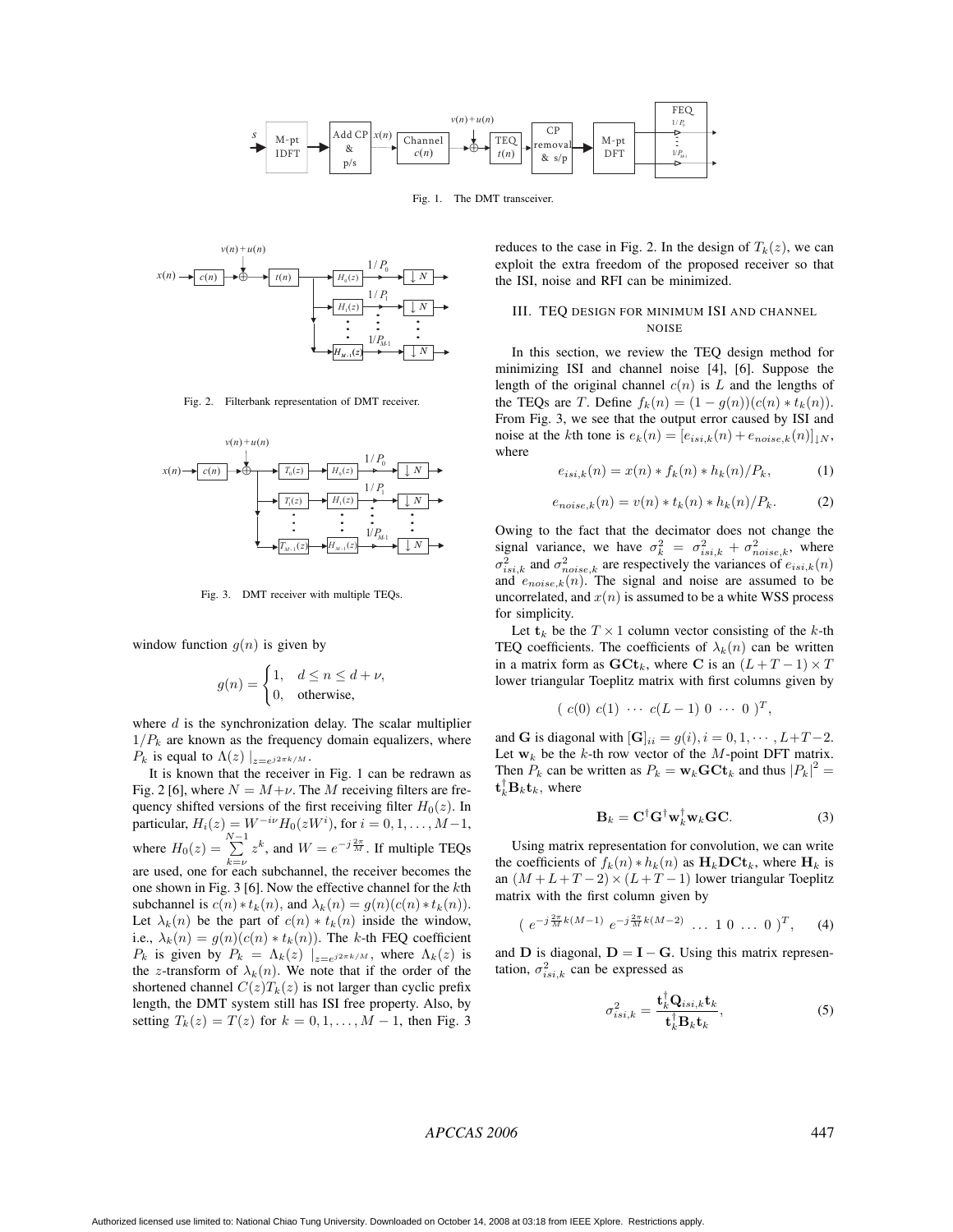where  $Q_{isi,k} = \sigma_x^2 C^{\dagger} D^{\dagger} H_k^{\dagger} H_k D C$  Similarly, we have  $\sigma_{noise,k}^2$  in the following matrix form

$$
\sigma_{noise,k}^2 = \frac{\mathbf{t}_k^{\dagger} \mathbf{Q}_{noise,k} \mathbf{t}_k}{\mathbf{t}_k^{\dagger} \mathbf{B}_k \mathbf{t}_k},
$$
\n(6)

where  $\mathbf{Q}_{noise,k} = \tilde{\mathbf{H}}_k^{\dagger} \mathbf{R}_v \tilde{\mathbf{H}}_k$ . The matrix  $\mathbf{R}_v$  is the  $(M + T - 1) \times (M + T - 1)$  autocorrelation matrix of  $v(n)$  and  $T-1 \times (M + T - 1)$  autocorrelation matrix of  $v(n)$  and  $\mathbf{H}_k$  is an  $(M + T - 1) \times T$  lower triangular Toeplitz matrix whose first column is the same as in (4) except that the last  $L - 1$  zeros are discarded.

# IV. TEQ DESIGN INCORPORATING RFI SUPPRESSION

We assume that the statistics of interference sources are available. The radio interference is known as a narrow band signal and for the duration of one DMT symbol, it can be considered as a sum of sinusoids like as  $u(n)$  =  $\sum_{ }^{ }$  $\sum_{l=0} \alpha_l cos(\omega_l n + \theta_l)$ , where  $\omega_l$  is the frequency of the lth interference source, and  $\alpha_l$  and  $\theta_l$  are the corresponding amplitude and phase. To analyze the effect of interference, we apply an interference-only signal  $u(n)$  to the receiver in Fig. 3. The output of the kth tone is  $e_k(n)=[e_{rf i,k}(n)]_{\downarrow N}$ , where

$$
e_{rfi,k}(n) = \frac{1}{P_k} \sum_{l=0}^{J-1} \frac{\alpha_l}{2} [r_{1,l}(n) + r_{2,l}(n)],
$$
  

$$
r_{1,l}(n) = H_k(e^{j\omega_l}) T_k(e^{j\omega_l}) e^{j(\omega_l n + \theta_l)},
$$
  

$$
r_{2,l}(n) = H_k(e^{-j\omega_l}) T_k(e^{-j\omega_l}) e^{-j(\omega_l n + \theta_l)}.
$$

Note that the decimators do not change the amplitude. To suppress interference, we can we minimize

$$
\phi_{rfi,k} = \frac{1}{|P_k|^2} \sum_{l=0}^{J-1} \frac{\alpha_l^2}{4} [|\rho_{k,l}|^2 + |\eta_{k,l}|^2],\tag{7}
$$

where

$$
\rho_{k,l}(n) = H_k(e^{j\omega_l})T_k(e^{j\omega_l}), \eta_{k,l}(n) = H_k(e^{-j\omega_l})T_k(e^{-j\omega_l}).
$$
\n(8)

Notice that the equations  $\rho_{k,l}$  and  $\eta_{k,l}$  can be expressed as  $\rho_{k,l} = \tau_{k,l} \mathbf{t}_k$ ,  $\eta_{k,l} = \zeta_{k,l} \mathbf{t}_k$ , where

$$
\tau_{k,l} = H_k(e^{j\omega_l})[1 \ e^{-j\omega_l} \ \dots \ e^{-j\omega_l(T-1)}],
$$
  

$$
\zeta_{k,l} = H_k(e^{-j\omega_l})[1 \ e^{j\omega_l} \ \dots \ e^{j\omega_l(T-1)}].
$$

Using the above derivations,  $\phi_{rfi,k}$  in (7) can be rewritten as:

$$
\phi_{rfi,k} = \frac{\mathbf{t}_k^{\dagger} \mathbf{Q}_{rfi,k} \mathbf{t}_k}{\mathbf{t}_k^{\dagger} \mathbf{B}_k \mathbf{t}_k},\tag{9}
$$

where  $\mathbf{B}_k$  is as in (3) and  $\mathbf{Q}_{rf i,k}$  is

$$
\mathbf{Q}_{rfi,k} = \frac{1}{4} \sum_{l=0}^{J-1} \alpha_l^2 [\tau_{k,l}^{\dagger} \tau_{k,l} + \zeta_{k,l}^{\dagger} \zeta_{k,l}]. \tag{10}
$$

An objective function that minimizes ISI, noise variance and RFI interference is

$$
\phi_k = \sigma_{isi,k}^2 + \sigma_{noise,k}^2 + \phi_{rfi,k} = \frac{\mathbf{t}_k^{\dagger} \mathbf{Q}_k \mathbf{t}_k}{\mathbf{t}_k^{\dagger} \mathbf{B}_k \mathbf{t}_k},\tag{11}
$$

where  $\mathbf{Q}_k = \mathbf{Q}_{isi,k} + \mathbf{Q}_{noise,k} + \mathbf{Q}_{rfi,k}$ . The optimal TEQ  $t_k$  minimizes the above ratio or maximizes its inverse. We can obtain the optimal TEQs  $t_k$  by finding the eigenvector corresponding to the maximum eigenvalue of  $\mathbf{Q}_k^{-1} \mathbf{B}_k$ . Notice that the ratio in (11) is proportional to the inverse of the signal to interference ratio (SINR) of the kth subchannel. Therefore the optimal TEQ  $t_k$  will maximize the subchannel  $SINR_k$ .

#### V. SIMULATION RESULTS

We evaluate the performance of the proposed TEQ design algorithm using VDSL loops 1-7 [2]. For the first 4 loops, long lengths (4500 ft) are used. Downstream transmission is considered. The DFT size  $M = 1024$  and the cyclic prefix length  $\nu = 80$ . The channel noise consists additive white Gaussian noise of -140 dBm/Hz, and also NEXT and FEXT crosstalk. The RFI interference is of -90 dBm differential mode [2]. We assume the RFI interference are of frequencies 1.05MHz, 1.9MHz and 2.0MHz. The TEQ for each subchannel has length 30.

Table. I shows the transmission rate of the proposed method. For comparison, we have shown the performance of windowing methods with a single TEQ. We have shown the cases of rectangular, Hanning, and Blackman windows as well as the window design in [12] and the joint window and TEQ design in [13]. The lengths of the window and the TEQ are 10 and 20, respectively. The transmission rate is computed using

$$
b_i = \left\lfloor \log_2\left(1 + \frac{SINR_i}{\Gamma}\right) \right\rfloor,
$$

where the parameter  $\Gamma$  corresponds to a bit error proba-<br>bility of  $10^{-5}$  and SINR, are obtained from simulation bility of  $10^{-5}$ , and SINR<sub>i</sub> are obtained from simulation measurements. To gain further insight, we show in Fig. 4



Fig. 4. SINRs of individual tones.

### 448 *APCCAS 2006*

Authorized licensed use limited to: National Chiao Tung University. Downloaded on October 14, 2008 at 03:18 from IEEE Xplore. Restrictions apply.